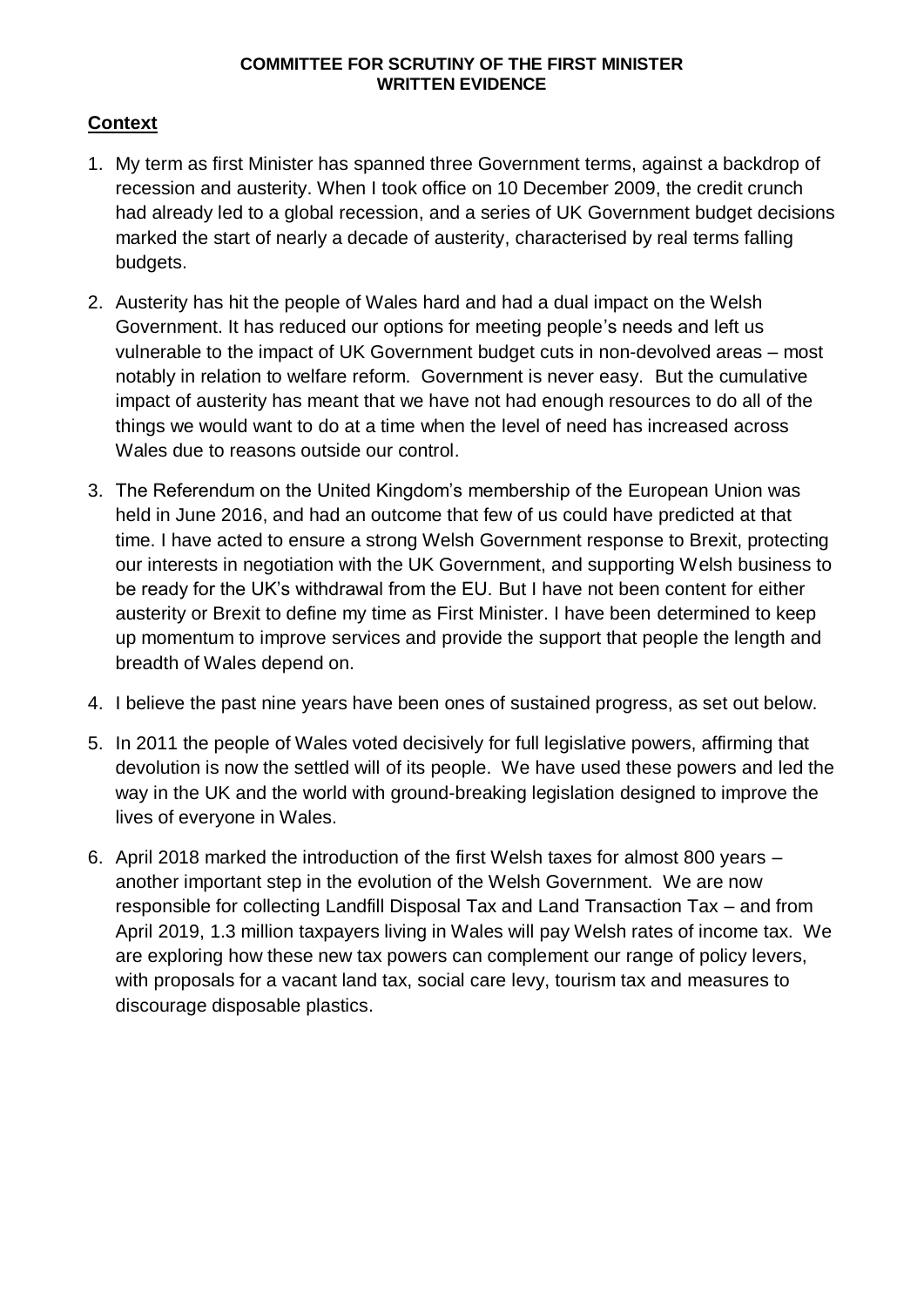### **A Decade of Delivery**

- 7. I have been First Minister across three administrations, and we have consistently delivered against the commitments that we made – from the One Wales coalition programme, through the 'Five for a Fairer Future' commitments and the 2011 Programme for Government, through to the current national strategy *Prosperity for All.*
- 8. All of the 'Five for a Fairer Future' commitments were met in full, with 500 new Community Support Officers on our streets, a doubling of Flying Start childcare provision, longer GP opening hours, Jobs Growth Wales exceeding its targets, and school spending growing over the five years of this term.
- 9. We have recently reported progress against *Prosperity for All* and two years into this administration we are on track with delivery. We have fully delivered a number of commitments including tax cuts for small businesses across Wales, through our High Street Rates Relief Scheme. We introduced the £80m New Treatment Fund, which has delivered faster access to 137 new medicines for a range of conditions.
- 10.We are on track with our other commitments. We have increased to £40,000 the amount of money people can keep before they have to fund the full cost of their residential care, and extended the number of places where working parents can access 30 hours of free childcare for their 3 and 4 year olds, with more than half of local authorities now covered by our pilots. We are making significant progress towards delivering the 100,000 all-age apprenticeships programme, with 16,000 starts in the first half of 2017/18, and we are on track to invest £100m in improving our schools' performance, alongside our structural reforms to the curriculum.
- 11.I have made a personal commitment to end youth homelessness within a decade, backed up by an additional £10m investment next year. We have passed legislation that has helped to prevent 18,000 households in Wales from becoming homeless since 2014, and published the *Rough Sleeping Action Plan* to develop collaborative and innovative ways to support individuals off the street.
- 12.I was proud to announce my aim for this to be a Feminist Government. We have made good progress in some areas of gender equality, with the gender pay gap narrowing significantly since 2009. But there is more to do. We have recognised that women and girls who experience multiple and intersecting forms of discrimination are often excluded from wider progress. In response we commissioned a Gender Equality Review to develop a roadmap for achieving gender equality in Wales. I was pleased to receive the first phase of the review which set out what we already do well, how we can improve, and looked at examples from Governments around the world.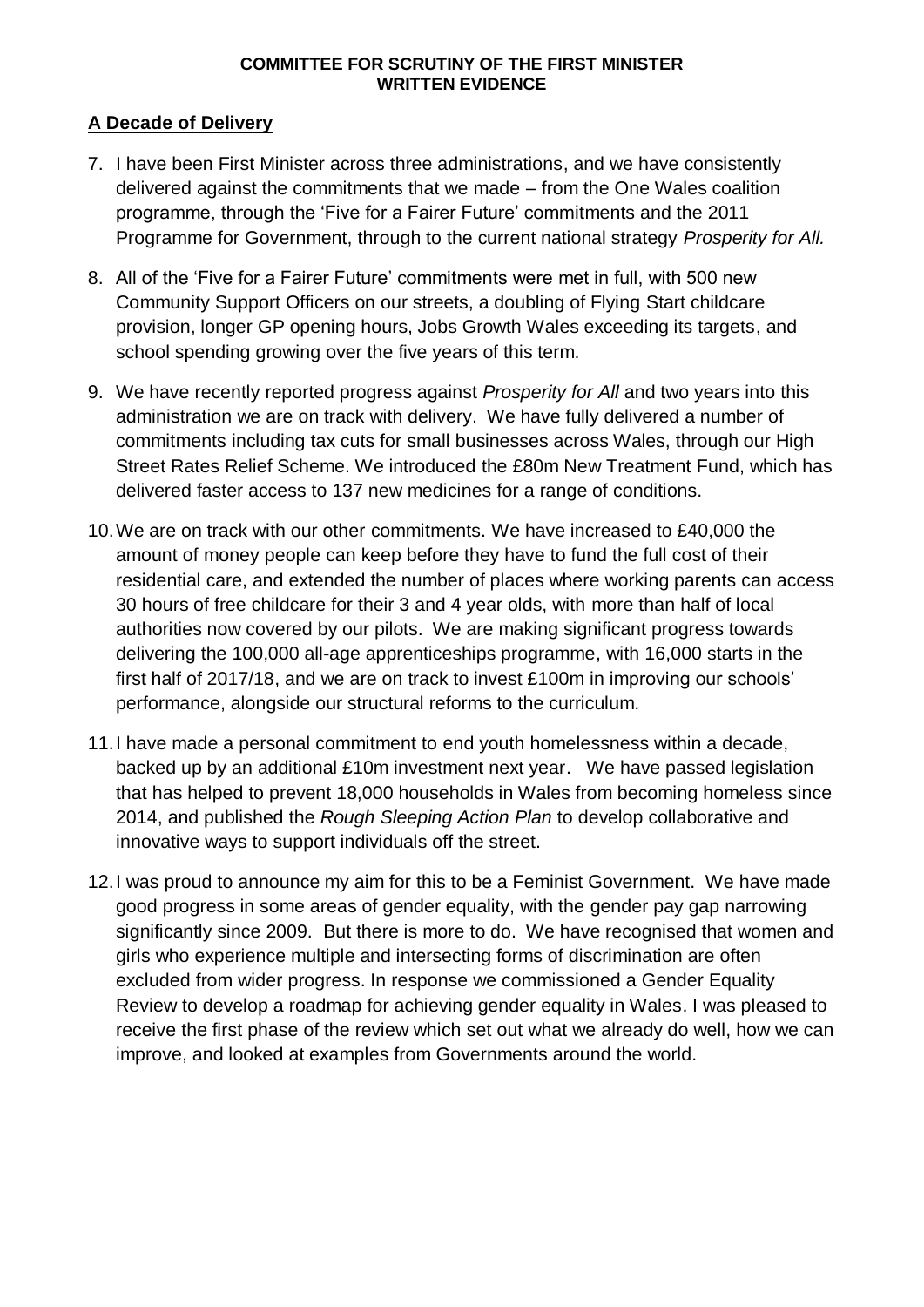### **Prosperous and Secure**

13.Our aim is to enable people to fulfil their ambitions through secure and sustainable employment and to create the right environment for businesses to grow and thrive.

## *Impact*

- 14.The economy and labour market in Wales have performed well since 2009. Despite the UK's slow recovery from the recession and the negative impacts of the UK Government's policies, we have seen important improvements, including areas where we have outperformed other parts of the UK.
- 15.Our employment rate is the highest since comparable records began, with the gap between Wales and the UK reducing since 2009. For the first time ever in the period to August 2018, the employment rate in Wales was higher than in Scotland. Similarly, the level of unemployment in Wales has declined by almost a third since 2009, and at 3.8 per cent, is the lowest since comparable records began and below the UK rate of 4.0 per cent.
- 16.High economic inactivity has been a long-standing problem in Wales. Over recent periods, inactivity in Wales has been lower than or similar to that in many other parts of the UK. GVA per head in Wales has improved relative to the UK over the period since 2009, increasing by 1.8 percentage points. This is the third best of all UK countries and regions (after London and the West Midlands).

### *Achievements*

- 17.In December 2017 we published our *Economic Action Plan*, setting out our innovative approach to strengthening our economic foundations, future-proofing the Welsh economy and supporting the conditions which allow everyone to benefit.
- 18.By the end of this administration, we will have the most generous childcare provision for working parents anywhere in the UK. Early indications are that the childcare offer is having a positive impact - helping parents financially and enabling them to balance the demands of work and family life.
- 19.A key commitment has been to make sure that the economy grows and that the people of Wales are able to benefit from the opportunities and share in this prosperity. Our *Employability Action Plan* sets out the steps that we will take to help people into the right jobs, to equip them with the right skills to progress and to remove barriers to employment.
- 20.We are committed to promoting Fair Work. Our Fair Work Commission will advise us on the changes we need to make to improve working conditions for all employees in Wales. We are already working with businesses, through the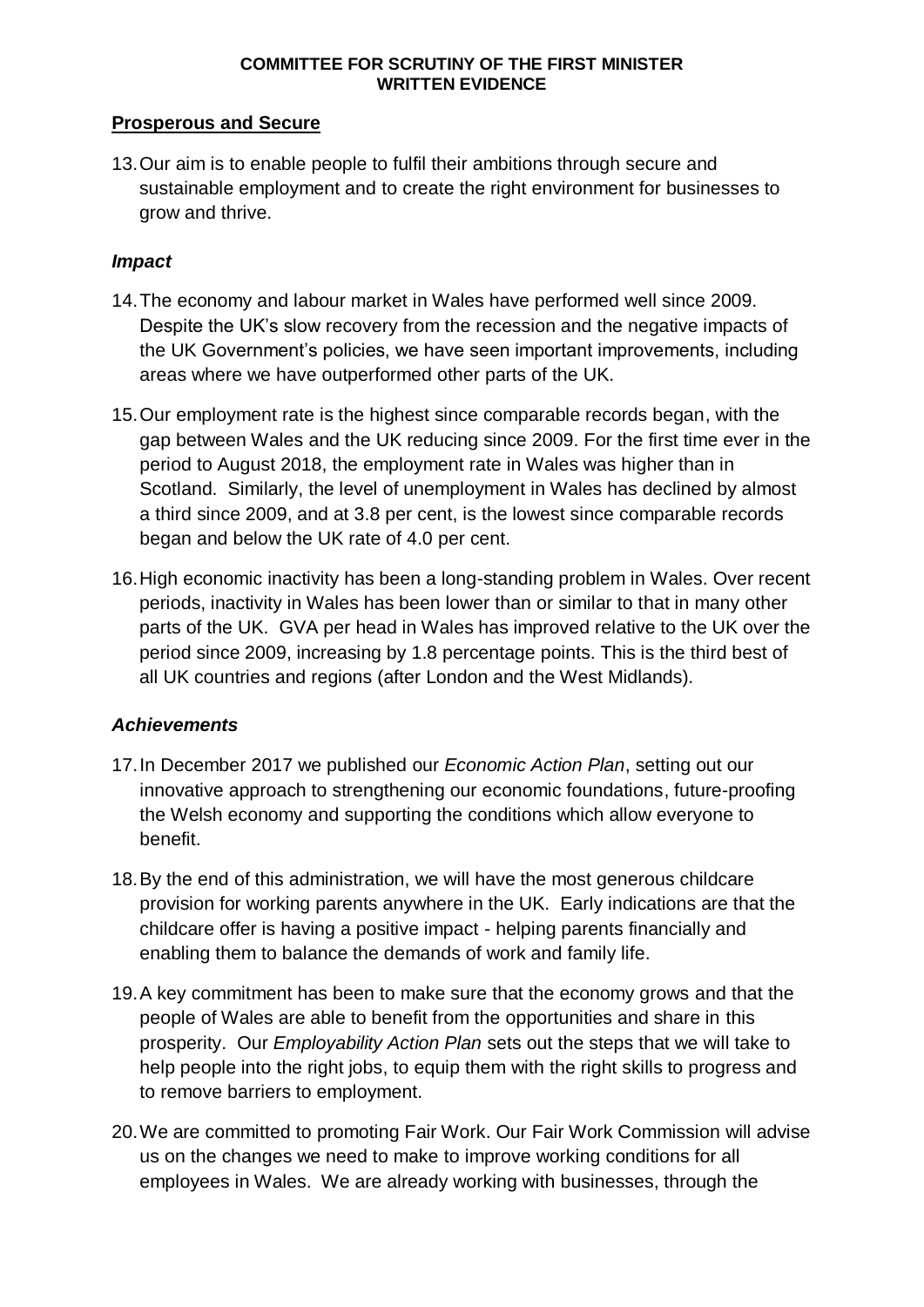Economic Contract and our Calls to Action to provide decent, secure and rewarding employment.

- 21.We are simplifying the funding streams available to support businesses and focusing on three thematic sectors. This builds on a long history of supporting core industries in Wales as well as supporting the businesses of the future.
- 22.Recognising the importance of the steel industry and steel related businesses to Wales, we have supported the sector to help ensure its sustainability. Increasing the level of research and development undertaken by the steel sector in Wales is essential to securing its future, and in February 2018 I launched the new Steel and Metals Institute to reinforce our steel and metals research capability.
- 23.In February 2016 Aston Martin was welcomed to Wales, creating more than 750 highly-skilled jobs, with a further 1,000 jobs created across the supply chain.
- 24.We launched the UK's first Development Bank, the new Development Bank of Wales in October 2017, to make it easier for businesses to get the capital they need to start-up, strengthen and grow. It has significantly increased investment levels, and launched a number of new funds which total some £233m, including the Wales Flexible Investment Fund and Angel Co-Investment Fund.
- 25.Decarbonisation is one of the calls to action in the *Economic Action Plan* and has been adopted by the Government as a priority area. We are committed to sustainable economic development and to seizing the associated economic opportunities.
- 26.Wales' recycling performance is one of the success stories of devolution. Working in partnership with local authorities, and supported by a shared investment of £750m in treatment capacity for food and residual waste treatment, we have achieved 63 per cent recycling for household waste in 2017-18. We are the best in the UK at recycling and the third best in the world.
- 27.We are playing our part in tackling climate change and protecting our environment. There has been a considerable increase in the percentage of electricity from renewable sources in recent years, rising from 16 per cent of Wales's national electricity consumption in 2009 to 43 per cent in 2016. Our Arbed and Nest schemes have helped to improve the energy efficiency of 27,000 homes since 2012.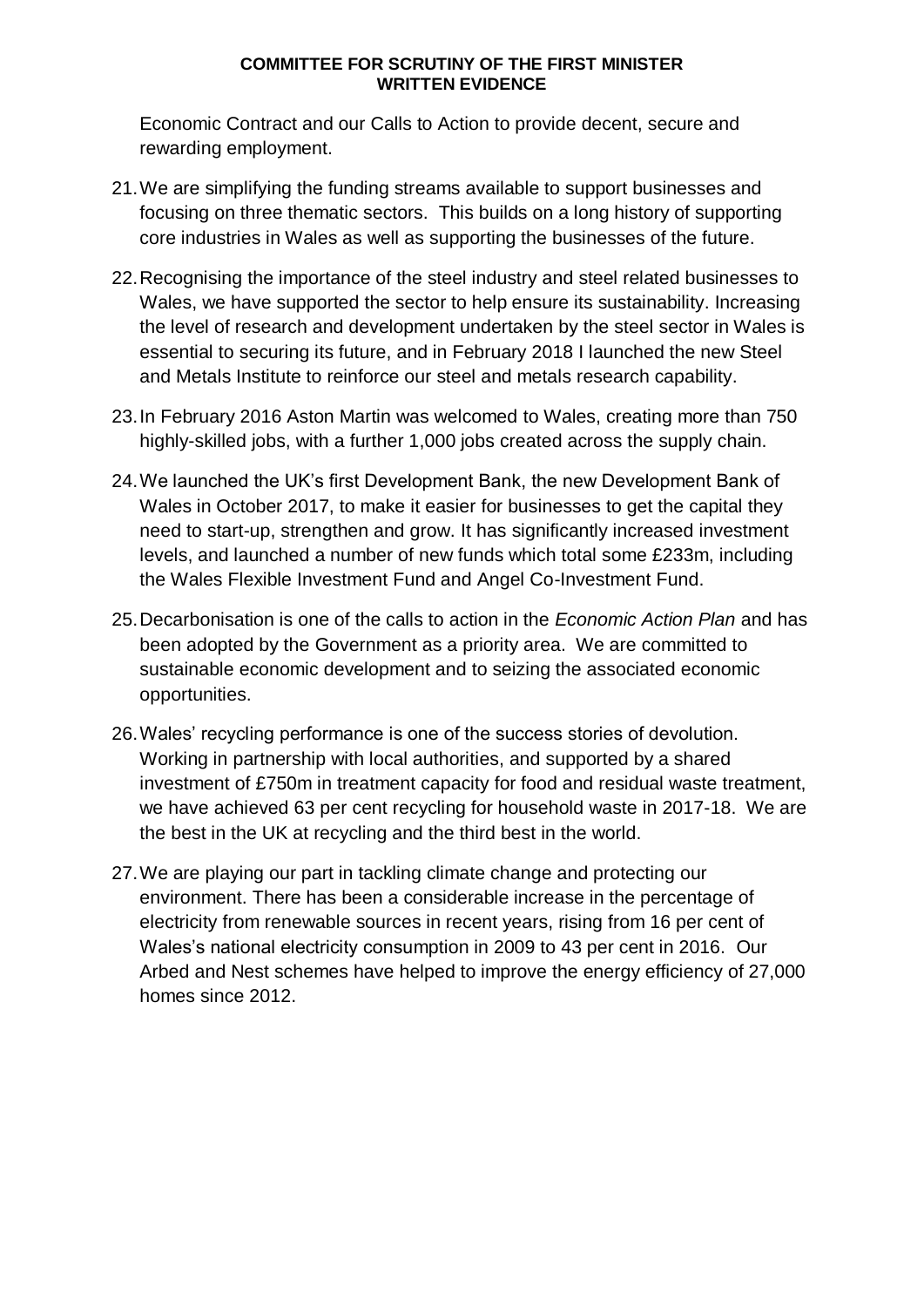### **Healthy and Active**

28.We are improving health and wellbeing for individuals, families and communities in Wales by shifting our approach from treatment to prevention.

## *Impact*

- 29.We are investing more in health than ever before and making cutting-edge treatment more accessible. In 2016-17, we spent 8 per cent more per person on health and social services combined than England, giving patients the right treatment, at the right time, and in the right place. We are spending over 14 per cent more per person on health and social services than we did in 2009-10.
- 30.Our health and care services face greater demand than ever before. Our Emergency Departments treated a record 1 million patients last year. Despite these pressures we have maintained and improved the levels of treatment people get. More people were seen within the 4 hour target last year than for 4 years despite exceptional pressures and increased demand. Last year our hospitals treated and discharged 19,000 more people within the 4 hour target than the previous year.
- 31.More people are starting the treatment they need within the target time. Almost 90 per cent of patients had been waiting less than 26 weeks for treatment in July 2018, the highest for 5 years.
- 32.Overall cancer survival continues to increase in Wales and premature death from cancer for people aged under 75 has fallen by 21.4 per cent since 2001. This has been supported by urgent suspected cancer performance improving from 80.5 per cent in April 2013 to 88.7 per cent March 2018. This was an improvement of over 8 per cent of people starting definitive treatment within the target time of 62 days.
- 33.We are leading the way internationally with the Welsh ambulance clinical response model. Ambulance services in England, Northern Ireland, Scotland, Australia and Canada have now replicated the clinical response model pioneered in Wales. We are funding a £60m programme over the next three years to replace the ambulance fleet with more modern, low carbon models, improving emissions performance and reducing fuel and maintenance costs.

### *Achievements*

- 34.We have maintained funding for free prescriptions, removing barriers to treatment for people with long-term conditions and addressing a source of health inequalities.
- 35.NHS staffing is at record levels with over 90,000 employees, including consultants, midwives, nurses and health visitors. Following the launch of our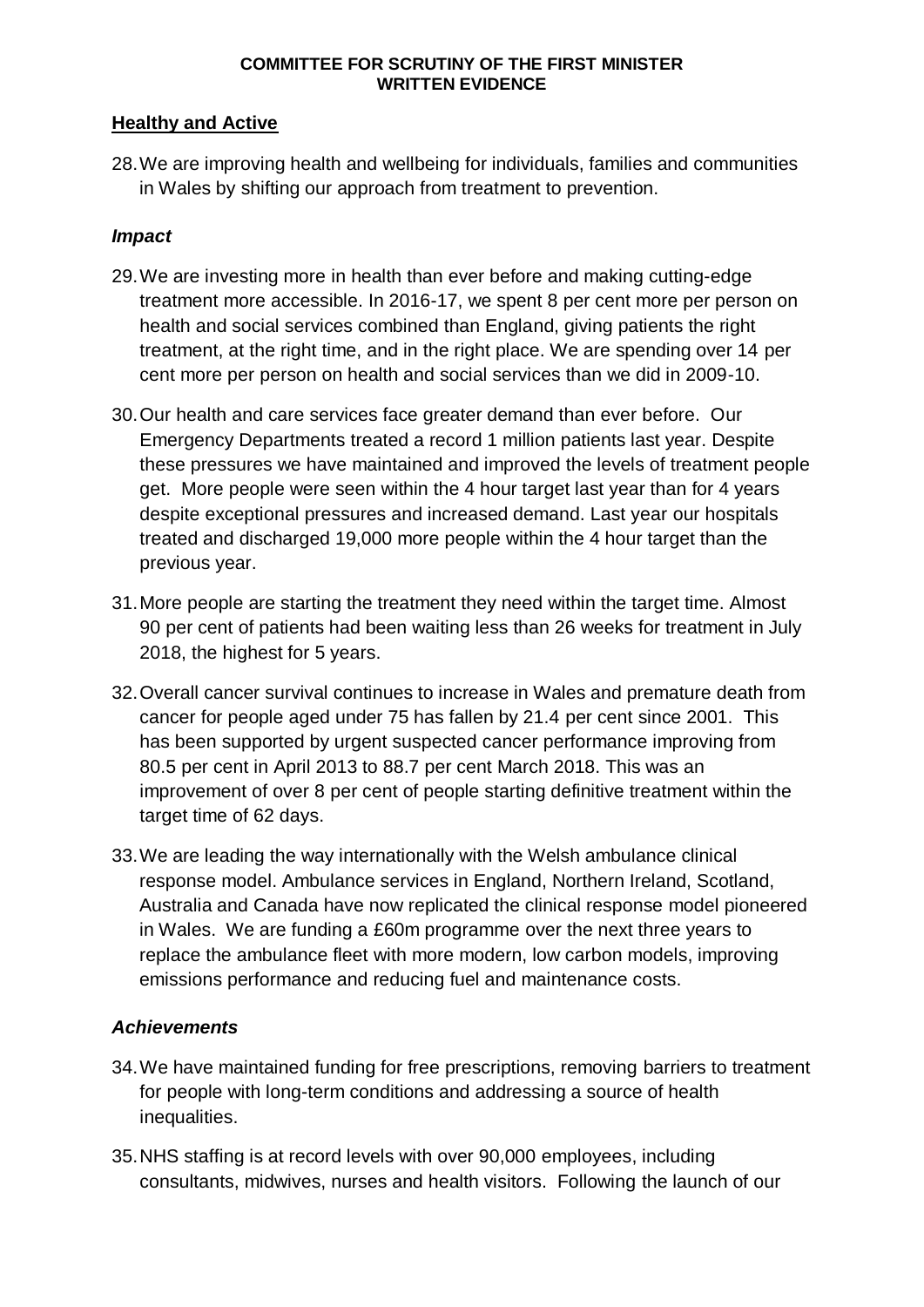*Train Work Live* campaign, we have seen a significant increase in the number of GP training places in Wales filled, including in hard-to-recruit to rural areas.

- 36.Prevention and early intervention are central to our public health campaigns through which we are encouraging people to adopt healthier and more active lifestyles. We are seeing the results of this, with reductions in teenage pregnancies, smoking levels and overall alcohol consumption.
- 37.The challenges that the NHS faces have been well reported, and alongside delivering effective services today, we are planning for a sustainable health and social care system for the future. Earlier this year, working with partners across the system, we developed a shared vision for the future. *A Healthier Wales: our Plan for Health and Social Care* is the blueprint for a system where support and treatment is available across a range of community-based services, whilst at the same time ensuring that when hospital based care is needed, it can be accessed more quickly.
- 38.Our £100m Transformation Fund will support this reform of health and social care services. This builds on our work across the last decade to develop health and social services as a single system. Our Intermediate Care Fund has helped to break down the barriers between health, housing, social care and local government to keep older and vulnerable people independent and out of hospital. We have invested tens of millions of pounds in projects which have improved care and allowed people to either remain at home or be discharged from hospital as quickly as possible, demonstrated by the long term decrease in delayed transfers of care.
- 39.We have invested £1.6bn to develop and maintain our NHS Wales estate. This has included the development of the Noah's Ark Children's Hospital, Llandough Adult Acute Unit, ongoing improvements at Ysbyty Glan Clwyd and phase 1b of Morriston Hospital.

# **Ambitious and Learning**

40.We are instilling a passion for learning in everyone from the earliest age, inspiring them to continue to learn and develop throughout their lives.

# *Impact*

- 41.In 2016-17, public spending on education per person was 3 per cent higher in Wales than in England – an increase of 2 per cent in Wales over the preceding five years, compared to no increase in England.
- 42.We have seen sustained improvement in educational attainment. Up to 2016 there was a steady improvement in the percentage of pupils achieving the Level 2 inclusive threshold (Level 2 including a grade A\*-C in English or Welsh first language and Mathematics), from 47 per cent in 2009 to 60 per cent in 2016.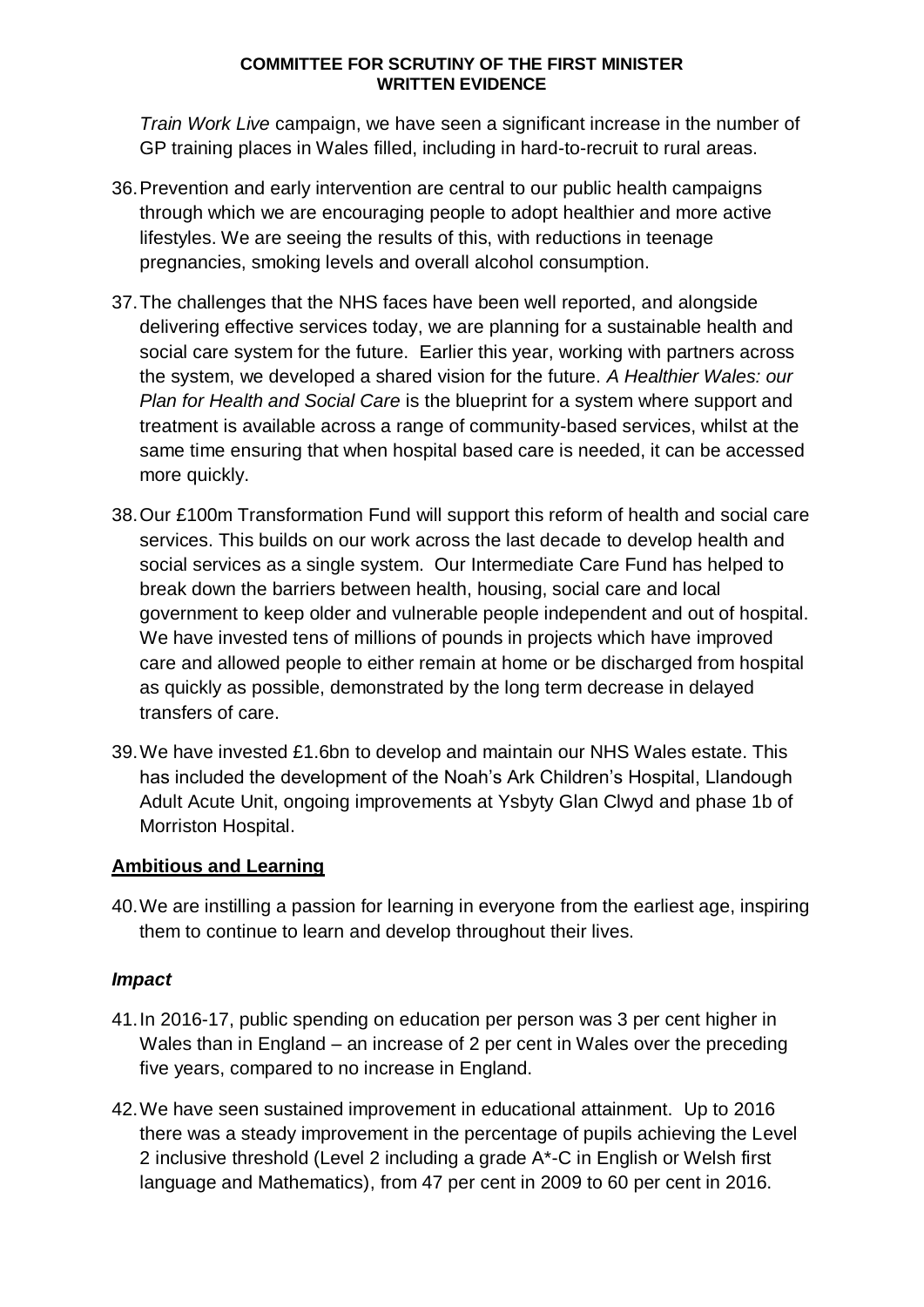Following the change in definition, provisional data for 2018 shows a 0.5 percentage point increase on 2017.

- 43.The overall learning activity success rate for FE in 2016/17 was 87 per cent, an increase from 81 per cent in 2009/10. The apprenticeship framework success rate was 81 per cent, compared with 80 per cent in 2009/10.
- 44.We are seeing the impact of our reforms more widely. The proportion of adults with no qualifications fell from 15 per cent in December 2009 to 9 per cent in December 2017, with the proportion of adults qualified to Higher Education level or above (level 4) increasing from 29 per cent to 37 per cent over the same period.
- 45.This year the proportion of 16-18 year olds who are not in education, employment or training fell below 10 per cent for the first time in a decade, helping more young people make a positive step into work or training.

# *Achievements*

- 46.We continue to invest in giving children the best start in life through Flying Start, Families First and the Healthy Child Wales Programme. We are investing an additional £60m over three years to develop new childcare settings across Wales. This will allow childcare and the Foundation Phase to be delivered on a single site in more locations, as well as refurbishing existing settings to support the best quality childcare.
- 47.We have prioritised schools spending throughout the years of austerity, making sure that schools can play their vital education and community roles. We have acknowledged that some pupils need more support than others to reach their potential. Since its introduction in 2012, the Pupil Development Grant has supported over 450,000 learners from more disadvantaged backgrounds. We are investing unprecedented amounts – over £187m this year and next – to support our schools to improve outcomes for our disadvantaged learners.
- 48.We are investing over £3.7bn in the education estate in Wales as part of our 21st Century Schools and Education Programme. This is the largest investment in schools since the 1960s with over 100 projects already completed. There are another 63 schools under construction or improved, indicating the programme will significantly exceed targets.
- 49.I am proud that we have delivered the most generous financial package for students in the UK. We continue to provide financial support to young people and adult learners who wish to continue or return to further education. Since 2015, the Education Maintenance Allowance for 16-19 year olds has supported approximately 75,000 students from lower income households to remain in education.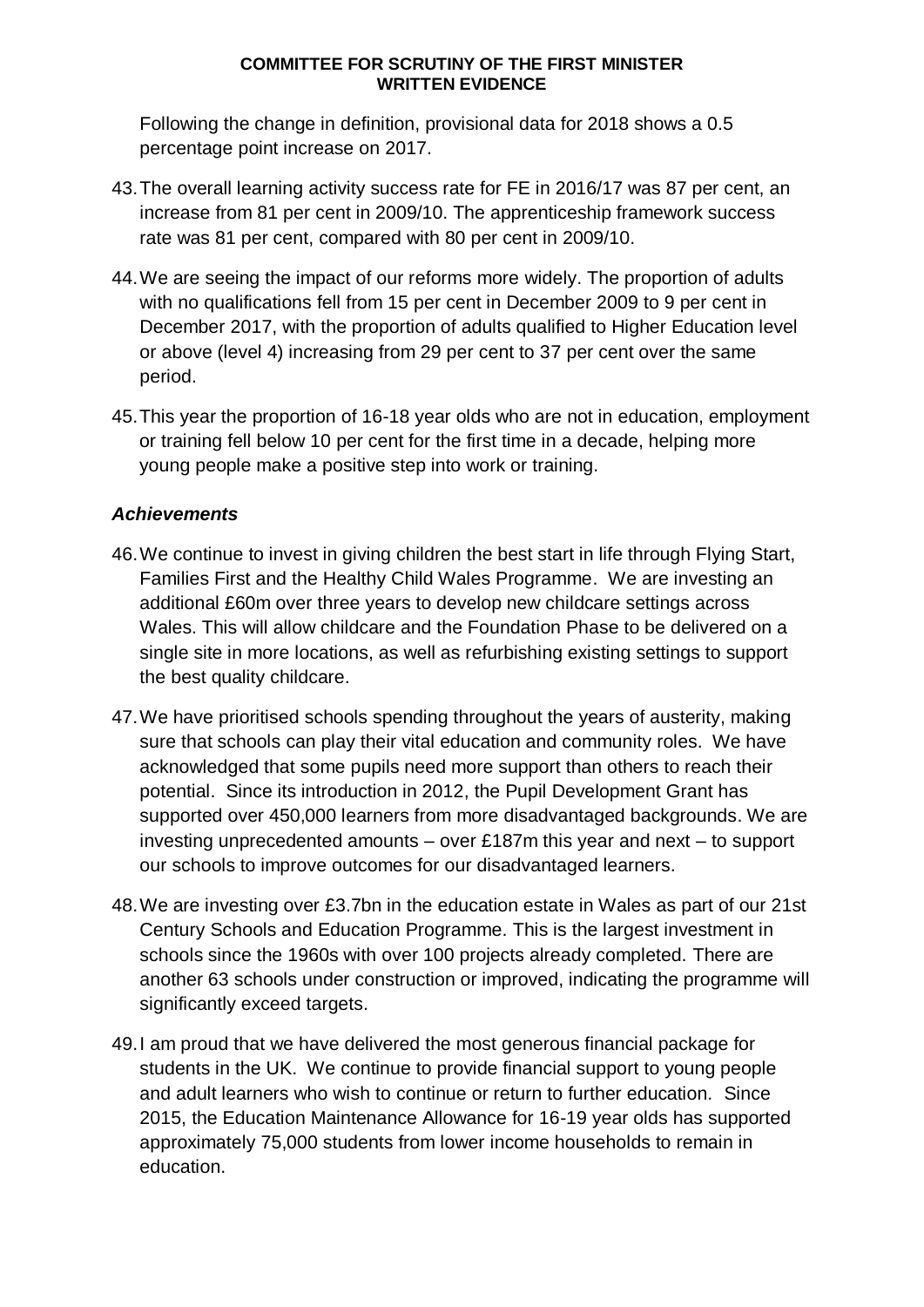50.Between 2011 and 2016 we honoured our commitment that no full-time higher education student from Wales should pay more for their degree in real terms than if they had been students in 2010/11. Over that period this meant that Welsh students avoided around £245m in debt. We have since made significant reform to our package of support for students. This means that all Welsh students will now receive support for living costs which is equivalent to the UK national living wage.

# **United and Connected**

51.We are building a confident nation where people take pride in their communities, their Welsh identity and language, and our place in the world.

### *Impact*

- 52.We are building resilient communities, culture and language. 85 per cent of people feel satisfied with their local area as a place to live. Three-quarters of adults attend or participate regularly in the arts, with attendance and participation having risen in recent years.
- 53.We have delivered modern and connected infrastructure and we have done so despite the fact that the Welsh capital budget in 2019-20 will be down 10 per cent, or £200m in real terms, compared with 2010-11. Since the Wales Infrastructure Investment Plan was published in 2012 we have invested £9bn of capital funding.
- 54.We have made significant progress on Housing. More than 90 per cent of people in Wales were happy with their accommodation in 2017-18. Between 2009-10 and 2017-18, 21,226 additional affordable housing units were delivered across Wales.
- 55.Ofcom has reported that Wales now has the highest availability of superfast broadband among the devolved nations.
- 56.We helped protect existing markets, build networks and pursue new trade and investment opportunities, promoting Wales to the world. We have seen the value of Welsh exports continue to grow, increasing by £0.7bn in the year to June 2018.

### *Achievements*

57.Despite ongoing austerity, we have invested to ensure that all parts of Wales are well connected and that people are able to travel for work and leisure. We have invested £1.8bn in transport schemes across Wales to improve connectivity and boost economic activity. We have dualled the A465 Heads of the Valleys road; improved the A55 corridor and are building the Newtown bypass.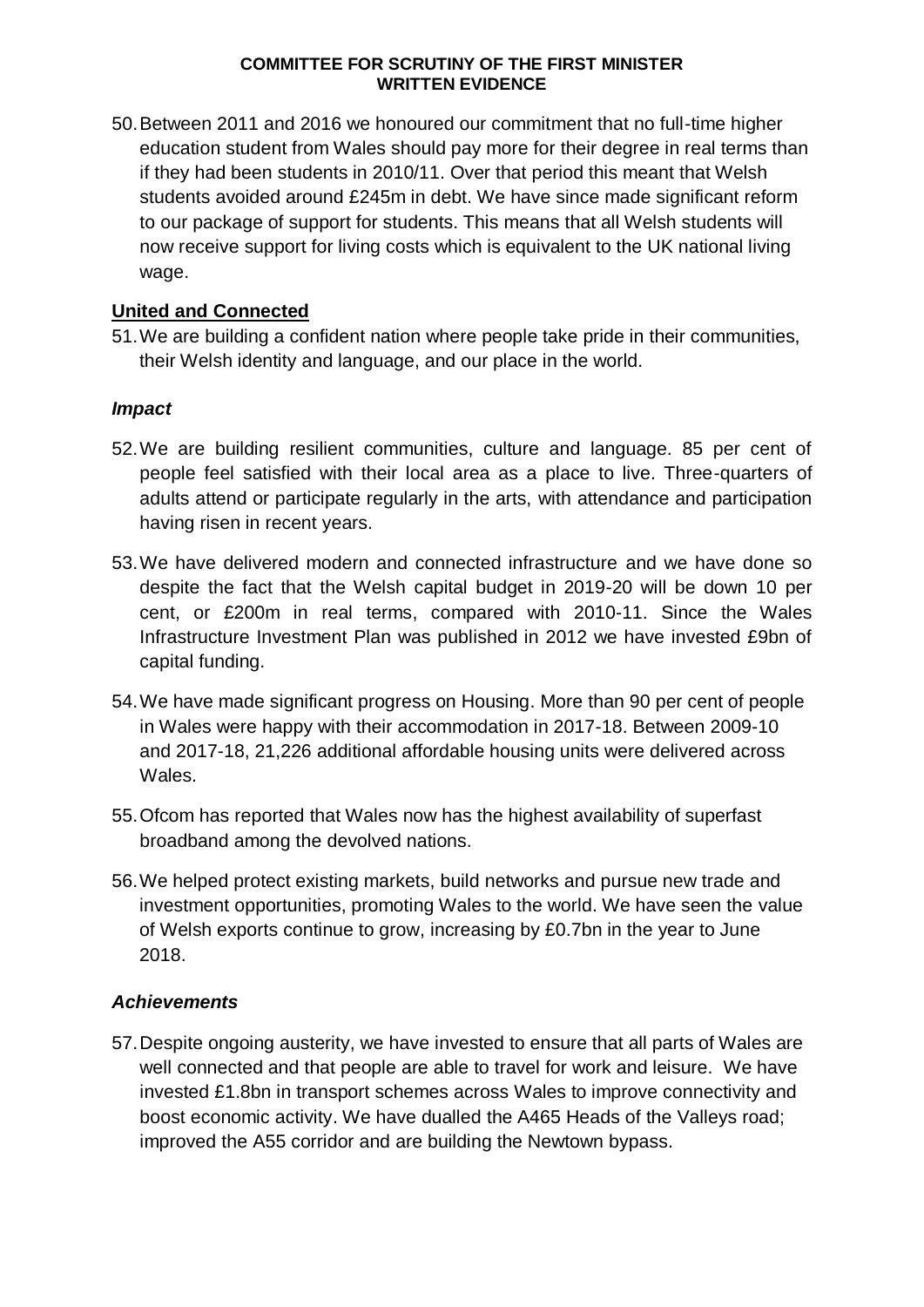- 58.We have assumed responsibility for the rail franchise in Wales, enabling us to tackle historic underinvestment. Awarding the 15-year, £5bn Wales and Borders Rail service contract allows us to deliver a high-quality, safe, affordable and accessible public transport network, and opens the door to us delivering the South Wales Metro and planning a North Wales Metro.
- 59.We have ensured Cardiff Airport grows as an international gateway to south Wales. Since its purchase in 2013, the Airport has become one of the fastest growing regional airports in the UK, now handling 1.5 million passengers a year with over 50 direct routes and more than 900 connecting destinations worldwide. This year, Cardiff International Airport unveiled a Master Plan for the next 20 years, building on the 9 per cent passenger growth over the past year.
- 60.We have leveraged in investment of £185m in next generation broadband. The Superfast Cymru scheme has made fibre optic connections available in all local authority areas providing almost 733,000 premises across Wales with access to fast fibre broadband. Since 2013, the availability of superfast broadband across Wales has more than doubled.
- 61.We are laying the foundations to support delivery of our vision for a million Welsh speakers: Cymraeg 2050 and have awarded £4.2m to 77 organisations across Wales to promote Welsh as a living, vibrant language.
- 62.We have always been committed to Wales taking its place in the international community. This has become more pressing as we contemplate a future outside the European Union. We have successfully pressed our position with the UK Government, securing significant changes to the European Union (Withdrawal) Act and protecting our devolution settlement. We are supporting stakeholders to plan for Brexit, through the £50m EU Transition Fund, whilst identifying opportunities for Wales to continue its positive relationship with Europe.
- 63.We have expanded our network of international offices in our biggest and growing markets for Welsh exports and inward investment, with new offices in Montreal, Berlin, and Doha, with Paris and Dusseldorf opening imminently.
- 64.We are seeing the impact of our actions. Alongside exports continuing to grow, Wales is now home to more than 1,100 foreign owned companies and investments from overseas companies such as Aston Martin Lagonda, Sony, GE Aircraft, General Dynamics and MotoNovo Finance. Since 2010 these companies have helped to contribute towards the creation of more than 26,000 new jobs across Wales; with a further 31,000 jobs safeguarded during this period.
- 65.As part of the Wales for Africa project, I planted the millionth tree for the Size of Wales Million Trees project in Uganda, aimed at reducing the impact of climate change and de-forestation. I also announced a new target of Ten Million Trees, which with our Ugandan partners and Size of Wales we are on course to achieve.